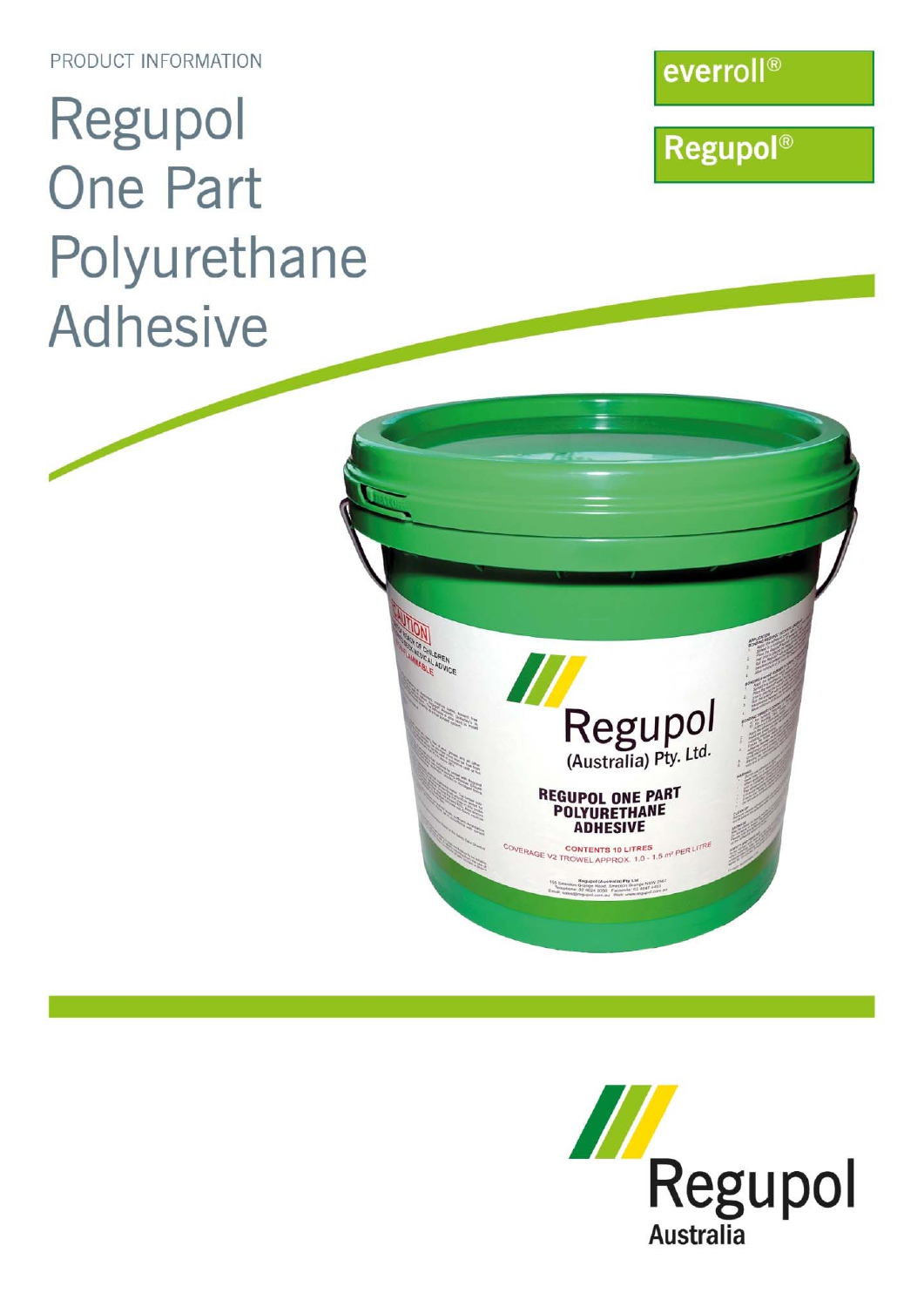

### **Product Information Sheet**

### **Regupol One Part Polyurethane Adhesive**



### **DESCRIPTION**

The Regupol One Part Polyurethane Adhesive is an elastomeric moisture cured, solvent free polyurethane adhesive. The adhesive is used to adhere Regupol® Acoustic Underlay's in multi-residential living to soundproof timber and tiled floors. The adhesive is also used to install everroll® rubber flooring to the Regupol® 4080 Acoustic Underlay as a dual bonded acoustic flooring. This product is suitable for wet areas

- One part requires no mixing A
- **Non flammable** Base: Polyurethane Base: Polyurethane Base: Polyurethane Base: Polyurethane Base: Polyurethane B
- **High bond strength Viscosity: 150,000 Viscosity: 150,000 Viscosity: 150,000 cps at 250,000 cps at 25**
- 
- Sandable after 3 days Drying Times: 3-4 hours
- 
- **Fast setting Available In: 10Ltr containers**
- voc Compliant Specific gravity: 1.26kg/ltr
- Australian Made

#### CHARACTERISTICS PHYSICAL PROPERTIES

| $\bullet$ | One part requires no mixing | Appearance:       | <b>Brown</b>                            |
|-----------|-----------------------------|-------------------|-----------------------------------------|
| $\bullet$ | Non flammable               | Base:             | Polyurethane                            |
| $\bullet$ | High bond strength          | Viscosity:        | 150,000 – 200,000 cps at $25^{\circ}$ C |
| $\bullet$ | Flexible                    | Solids:           | 99%                                     |
| $\bullet$ | Sandable after 3 days       | Drying Time:      | 3-4 hours                               |
| $\bullet$ | Spreads easily              | Shelf life:       | 12 months in unopened container at 25°C |
| $\bullet$ | Fast setting                | Available In:     | 10Ltr containers                        |
| $\bullet$ | <b>VOC Compliant</b>        | Specific gravity: | 1.26kg/ltr                              |

#### **COVERAGE**

- 1. When adhering Regupol<sup>®</sup> or everroll<sup>®</sup> directly to the substrate use a V2 (2.4mm) trowel allow approx. 1.0-1.5m² per Litre or 10m² per pot.
- 2. When adhering everroll® rubber flooring to the Regupol® 4080 Acoustic Underlay use a V2 (2.4mm) trowel allow approx. 1.0m² per Litre or 10m² per pot.

#### SURFACE PREPARATION

All sub-floor surfaces shall be dry, smooth, sound and clean, free of wax, grease and all other contaminants that inhibit adequate adhesion to the sub-floor. The sub-floor must also be free from hydrostatic pressure or capillary action. The adhesive should not be used in excessive cold or hot conditions i.e. the ambient temperature should not be lower than 8°c or above 28°c.

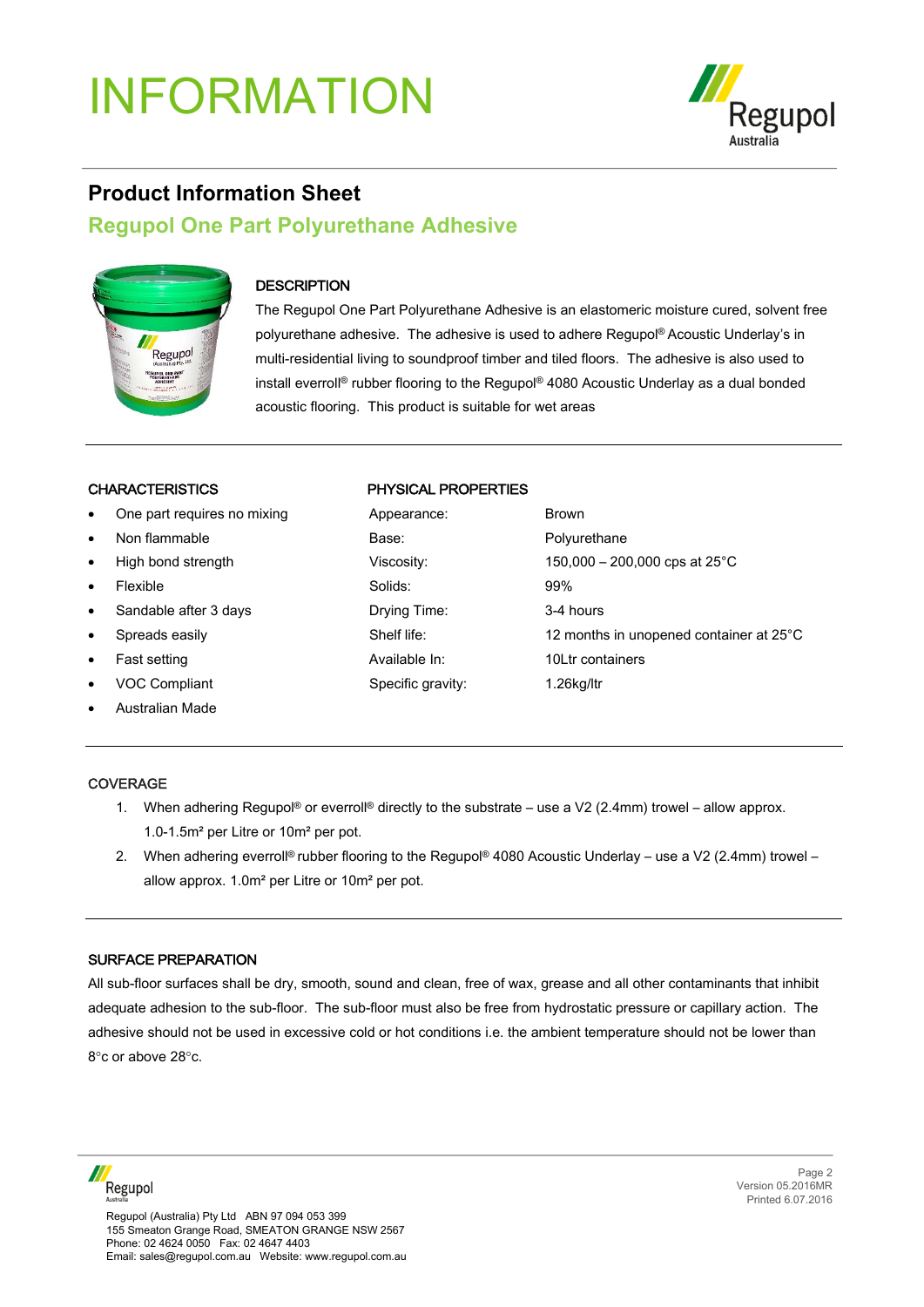

It is recommended that highly porous timber or concrete sub-floor surfaces be sealed with Regupol Two Part Water Based Epoxy Moisture Sealer and allowed to cure before applying adhesive. Ensure the adhesive is applied to the sealer within 48 hours of the application. Uneven or damaged floors should be repaired with a cementitious leveling compound.

Timber sub-floors should be tested with an appropriate electrical resistance meter. The timber sub-floor should contain a maximum moisture content of 12%. All concrete sub-floors should be tested for relative humidity (RH) prior to sealing or application of adhesive. The relative humidity should not exceed 75% tested to ASTM F2170 or should not exceed 70% tested to ASTM F2420. Also ensure the surface pH of the concrete sub-floor is no greater than 9. Burnished concrete sub-floors must be ground back to allow for sufficient porosity and adhesion to the sub-floor.

If the sub-floor exceeds the above recommended moisture, pH and RH levels, sufficient remediation is required prior to the use of this adhesive. All sub-floors should be in accordance with current Australian Standard installation practices.

#### **APPLICATION**

#### Bonding Regupol® Acoustic Underlay

- 1. Apply the adhesive evenly with a "V2" (2.4mm) trowel at a rate no greater than 1.0-1.5m²/L. Spread in a continuous "S" sweeping motion.
- 2. Place the Regupol® Acoustic Underlay into the wet adhesive; ensure the adhesive does not skin over or set prior to placing the Regupol® into the adhesive.
- 3. Roll the Regupol® with a suitable roller prior to the adhesive drying, as this allows for adhesive transference between the Regupol® and the substrate.
- 4. Allow minimum of 24 hours for adhesive to cure.

#### Bonding everroll® Rubber Flooring To Regupol® 4080 Acoustic Underlay

- 1. Apply the adhesive evenly with a "V2" (2.4mm) trowel at a rate no greater than 0.7–0.9m²/L. Spread in a continuous "S" sweeping motion.
- 2. Place the everroll<sup>®</sup> rubber flooring into the wet adhesive; ensure the adhesive does not skin over or set prior to placing the everroll® into the adhesive.
- 3. Roll the everroll<sup>®</sup> with a suitable roller prior to the adhesive drying, as this allows for adhesive transference between the everroll® and the Regupol® 4080 Acoustic Underlay.
- 4. Allow minimum of 24 hours for adhesive to cure.

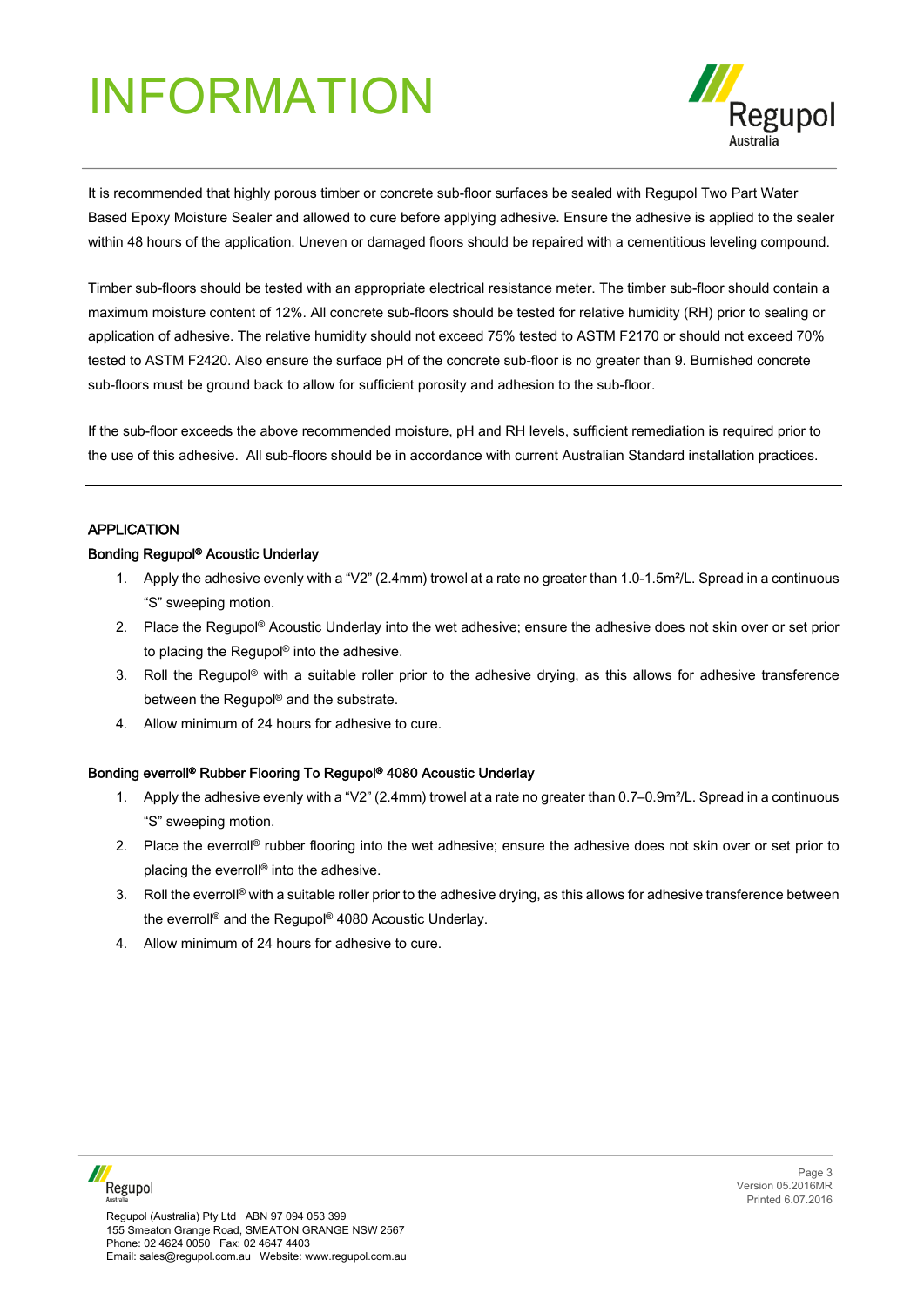

#### Bonding Timber Flooring Systems To Selected Regupol® Acoustic Underlays

- 1. a) For bonding Parquetry or Plywood sheet use a "V3" type trowel (3mm x 3mm notch)
- b) For bonding T&G, Overlay or Engineered Timber Flooring use a "V5" type trowel (4.8mm x 6.4mm deep notch).
- 2. Apply the adhesive evenly and spread in a continuous "S" sweeping motion.
- 3. Install the timber into the wet adhesive, ensure the adhesive does not skin over or set prior to installing timber flooring.
- 4. Ensure the timber makes good contact with the adhesive to enable complete transference of adhesive between the substrate and timber backing. This can be achieved by clamping, weighting or other means of applying downward pressure whilst installing the timber flooring.
- 5. Once the timber is installed do not allow heavy traffic for 24 hours.
- 6. Sanding can commence 3 to 7 days after the completion of the entire installation. Please note sanding times may vary due to climatic conditions please check with the manufacturer.

#### CLEAN UP

Remove excess adhesive while still wet with methylated spirits. Tools must also be cleaned with methylated spirits before adhesive sets. Once the adhesive has cured, it can only be removed mechanically.

#### **VENTILATION**

Always make sure there is adequate ventilation when using this product. In enclosed areas use local exhaust ventilation.

#### **CAUTION**

- Ensure gloves are worn when applying the polyurethane adhesive. If adhesive comes in contact with the skin, immediately wipe off with a dry cloth.
- Avoid contact with water or alcohol before use and before complete cure.
- Do not use adhesive in excessive hot or cold ambient conditions i.e. below 8°C or above 28°C.
- This adhesive will not stand up to hydrostatic pressure or capillary action.
- Ensure your trowel is notched to the manufacturers recommendations at all times.
- Timber flooring systems must be acclimatized, refer to the timber flooring manufacturers recommendations prior to the use of this adhesive.
- If in doubt regarding suitability of adhesive, always contact the manufacturer.
- Always follow manufacturer's instructions.
- Do not allow the adhesive to skin over / set prior to the installation.

#### **STORAGE**

May be stored for twelve months, in unopened sealed containers under cover at 20°C.



Regupol (Australia) Pty Ltd ABN 97 094 053 399 155 Smeaton Grange Road, SMEATON GRANGE NSW 2567 Phone: 02 4624 0050 Fax: 02 4647 4403 Email: sales@regupol.com.au Website: www.regupol.com.au